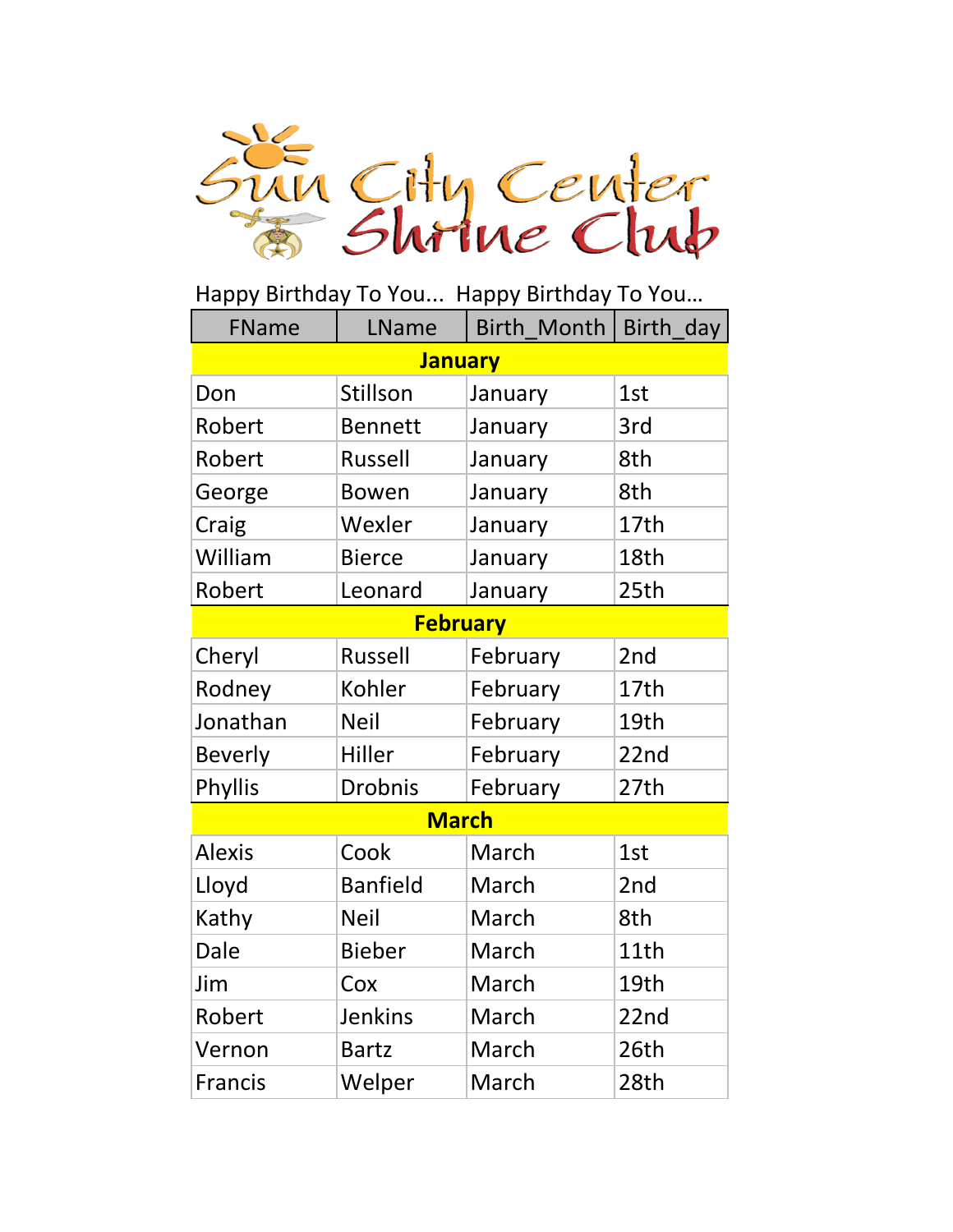|             | <b>April</b>    |       |      |  |
|-------------|-----------------|-------|------|--|
| David       | Jones           | April | 10th |  |
| Frank       | Dyer            | April | 10th |  |
| Krista      | Conover         | April | 13th |  |
| Renate      | <b>Bartz</b>    | April | 13th |  |
| Dianna      | McDonnell       | April | 19th |  |
| Thomas      | Robinson        | April | 22nd |  |
| Diane       | <b>Saunders</b> | April | 23rd |  |
| Paul        | Davenport       | April | 25th |  |
| Clay        | Craft           | April | 25th |  |
|             | <b>May</b>      |       |      |  |
| David       | Gee             | May   | 8th  |  |
| Pat         | Stillson        | May   | 11th |  |
| Mary        | <b>Stewart</b>  | May   | 12th |  |
| Harry       | <b>Perkins</b>  | May   | 13th |  |
| Lloyd       | Lowell          | May   | 13th |  |
| Patricia    | <b>Banfield</b> | May   | 17th |  |
| James       | Peterson        | May   | 18th |  |
| Rhonda      | Gee             | May   | 28th |  |
| Kenneth     | <b>Buckland</b> | May   | 31st |  |
| William     | Cook            | May   | 31st |  |
| <b>June</b> |                 |       |      |  |
| Gerald      | Pittman         | June  | 3rd  |  |
| Marilyn     | <b>Bieber</b>   | June  | 4th  |  |
| Dale        | Province        | June  | 9th  |  |
| Anthony     | <b>Stewart</b>  | June  | 13th |  |
| Glenn       | Vance           | June  | 19th |  |
| Marcy       | Hurwitz         | June  | 19th |  |
| Rich        | Leger           | June  | 28th |  |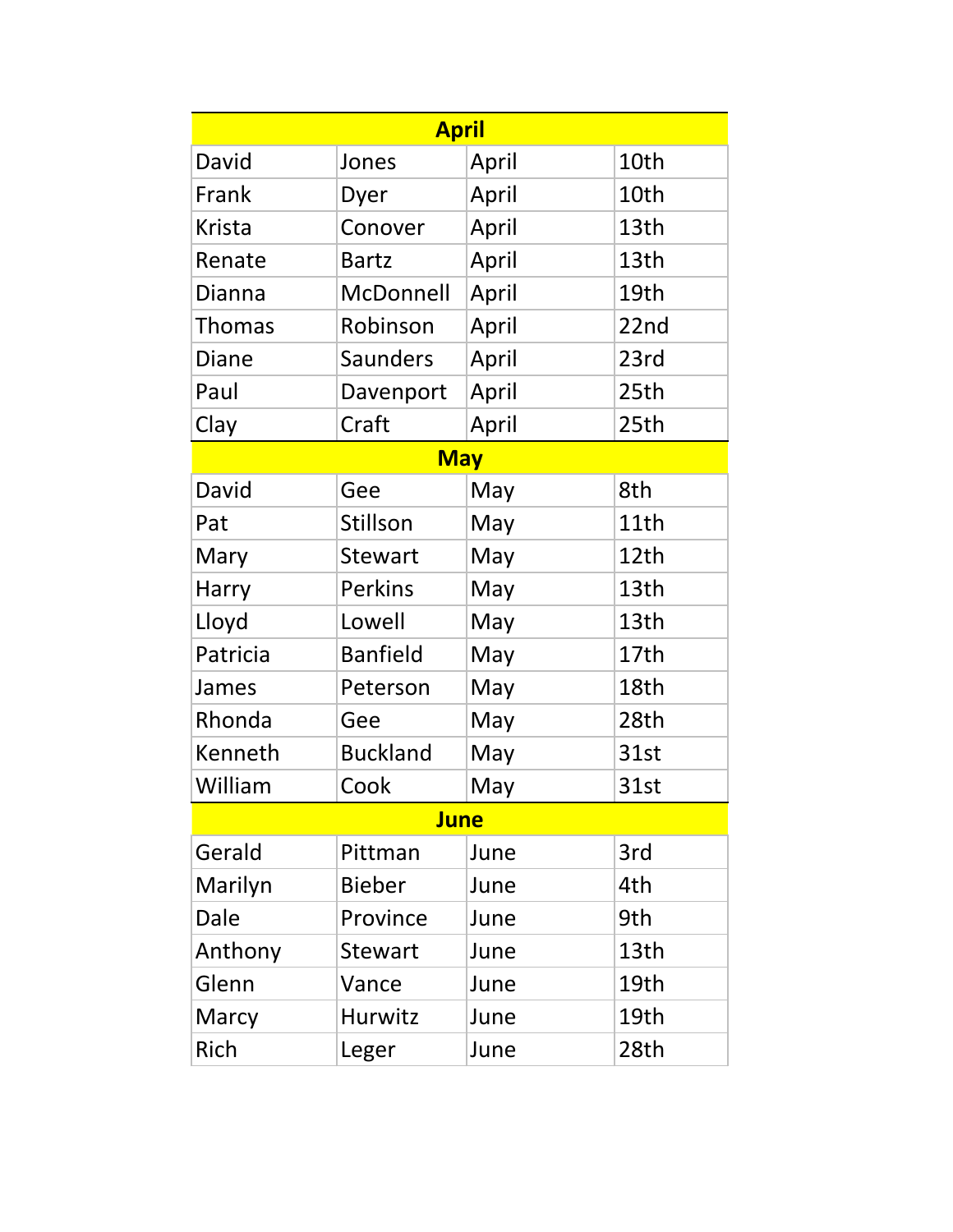|                |                | July          |      |
|----------------|----------------|---------------|------|
| Lorraine       | Lowell         | July          | 5th  |
| Rhonda         | Hardy          | July          | 7th  |
| Michael        | <b>Blaine</b>  | July          | 10th |
| Sally          | Duncan         | July          | 12th |
| Peggy          | <b>Bierce</b>  | July          | 15th |
| Steven         | <b>Drobnis</b> | July          | 23rd |
| <b>Charles</b> | <b>Davis</b>   | July          | 24th |
| <b>Charles</b> | Conover        | July          | 29th |
|                |                | <b>August</b> |      |
| Sandra         | <b>Nunn</b>    | August        | 1st  |
| Denny          | Stutler        | August        | 4th  |
| Claes          | Harde          | August        | 5th  |
| Donald         | Churchill      | August        | 15th |
| Donna          | Wexler         | August        | 15th |
| Jon            | Decaluwe       | August        | 21st |
| Richard        | Fricke         | August        | 21st |
| Jeannette      | Stutler        | August        | 22nd |
| Trudy          | Province       | August        | 23rd |
| <b>Dores</b>   | McDonnell      | August        | 26th |
| Nancy          | Rehling        | August        | 26th |
| Anthony        | Zipperer       | August        | 30th |
| James          | Cloore         | August        | 31st |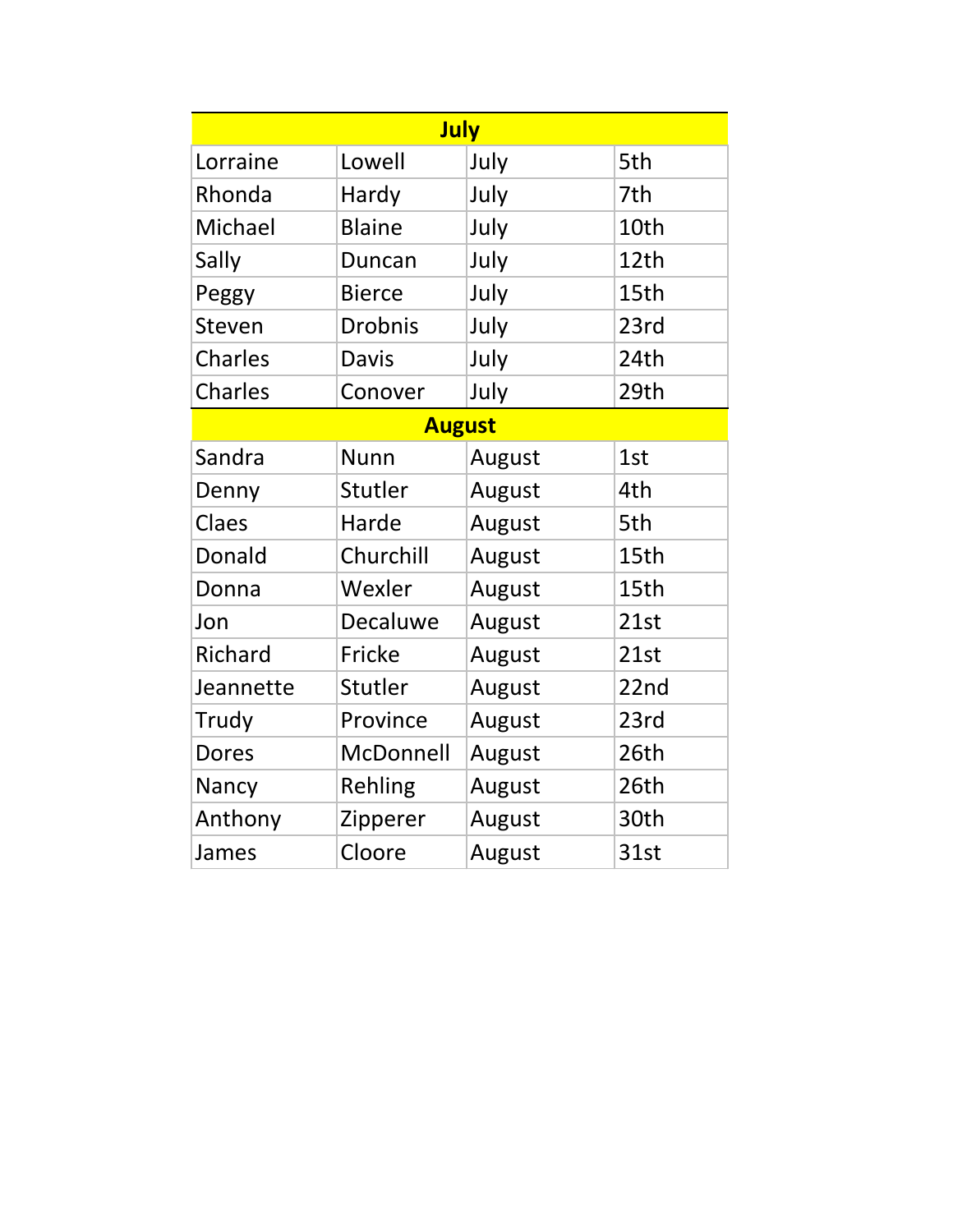|               | <b>September</b> |           |                 |
|---------------|------------------|-----------|-----------------|
| Ronald        | <b>Hoedebeck</b> | September | 2 <sub>nd</sub> |
| Richard       | Shelley          | September | 7th             |
| Omy           | Kohler           | September | 7th             |
| Mary          | <b>Buckland</b>  | September | 9th             |
| Jean          | Porrett          | September | 14th            |
| Janice        | Churchill        | September | 14th            |
| <b>Thomas</b> | Griffiths        | September | 17th            |
| Sherill       | Shelley          | September | 17th            |
| Kathy         | Craft            | September | 20th            |
| Kendall       | Schwindt         | September | 26th            |
| James         | Porrett          | September | 27th            |
|               | <b>October</b>   |           |                 |
| Carlene       | <b>Bowen</b>     | October   | 2 <sub>nd</sub> |
| Patty         | Fricke           | October   | 4th             |
| George        | <b>Banes</b>     | October   | 11th            |
| Lloyd         | Huffman          | October   | 13th            |
| Linda         | Sturniolo        | October   | 13th            |
| Pat           | <b>Blevins</b>   | October   | 13th            |
| Clifford      | Lang             | October   | 16th            |
| Pam           | Cox              | October   | 26th            |
| Debbie        | <b>Bennett</b>   | October   | 28th            |
| Carl          | <b>Nunn</b>      | October   | 31st            |